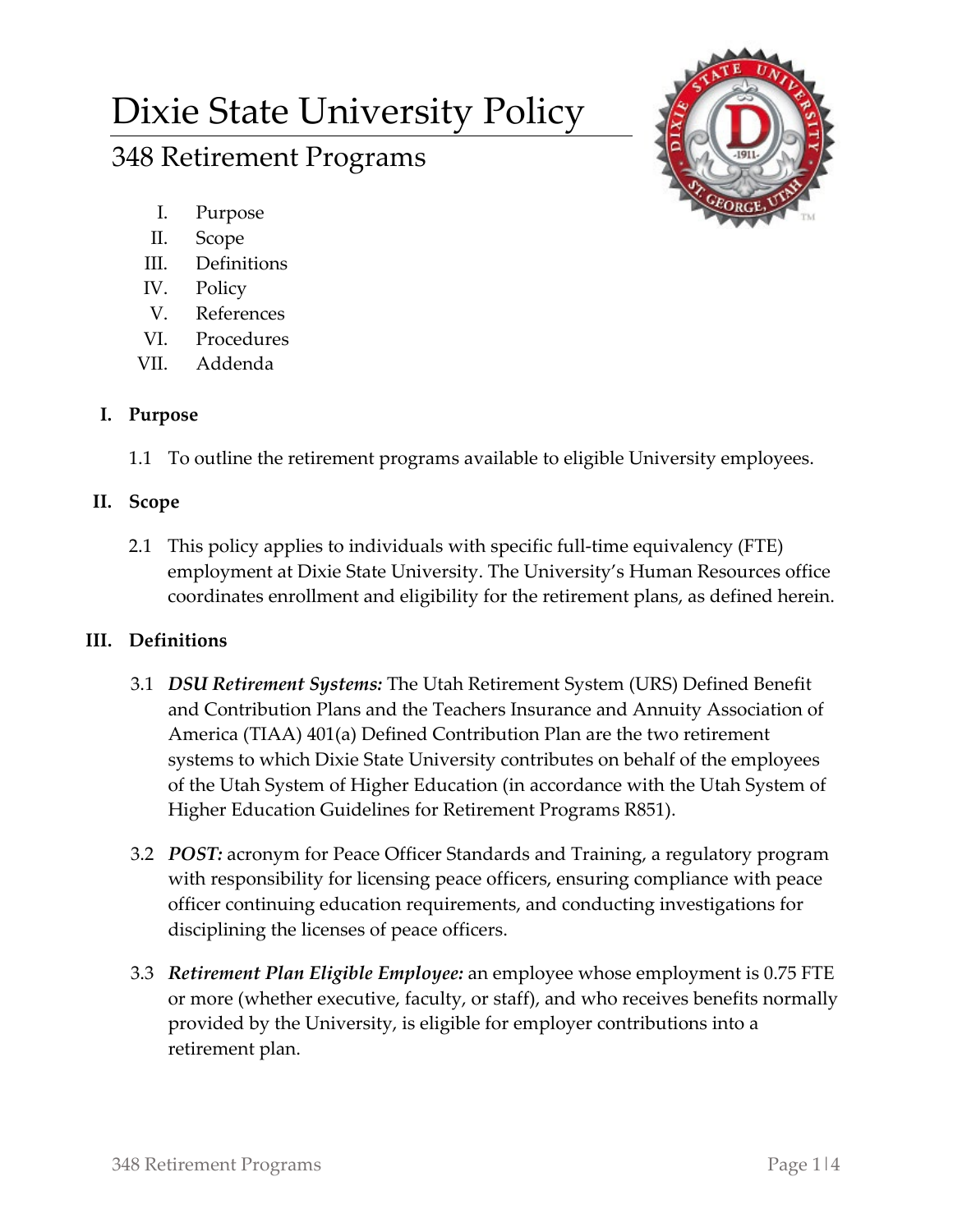- **IV. Policy**
	- 4.1 An eligible employee hired prior to July 1, 1993, is permanently enrolled in the retirement plan elected by the employee on or before that date.
	- 4.2 An eligible employee who entered employment with the University on or after July 1, 1993, shall (except as otherwise required or allowed by Utah law) be enrolled in the retirement program applicable to the group to which the employee's position is classified by the University. Effective November 1, 2015, in accordance with the Utah System of Higher Education Guidelines for Retirement Programs, the University classifies the following groups as eligible for participation in either (a) the appropriate URS plan or (b) the 401(a) plan:
		- 4.2.1 Employees who work within the University's Public Safety Department, in a POST-certified position (e.g. Police Officer, Corporal, Sergeant, Captain, Chief of Police, etc.), which is documented with URS, shall be enrolled in Utah Retirement Systems.
		- 4.2.2 All employees who make an irrevocable election to participate in URS (pursuant to section 4.3 below) shall be enrolled in URS. Plan type within URS shall be determined based on employee's prior service credit within the URS system.
		- 4.2.3 All other employees eligible to participate in University-funded retirement programs shall be enrolled in the 401(a) plan.
	- 4.3 Notwithstanding the provisions in this section, an eligible person first employed after July 1, 1993, and enrolled in URS, whose employment classification is changed after October 31, 2015, to a classification eligible to participate in the 401(a) plan, shall remain with URS.
	- 4.4 Notwithstanding the provisions of this section and as required by Utah law, all employees who begin eligible employment with the University who have previously participated in URS and who make a timely, irrevocable election to participate in URS as a university employee, shall be enrolled in URS.
	- 4.5 If an employee resigns or terminates employment and is subsequently rehired into a full-time position, the employee shall be enrolled in the same retirement plan that the employee was previously enrolled in at the University at the time of separation.
	- 4.6 Details relating to retirement plan administration, contribution levels, investment options, and supplemental retirement accounts are disclosed to eligible employees upon hire and are available upon request from the Human Resources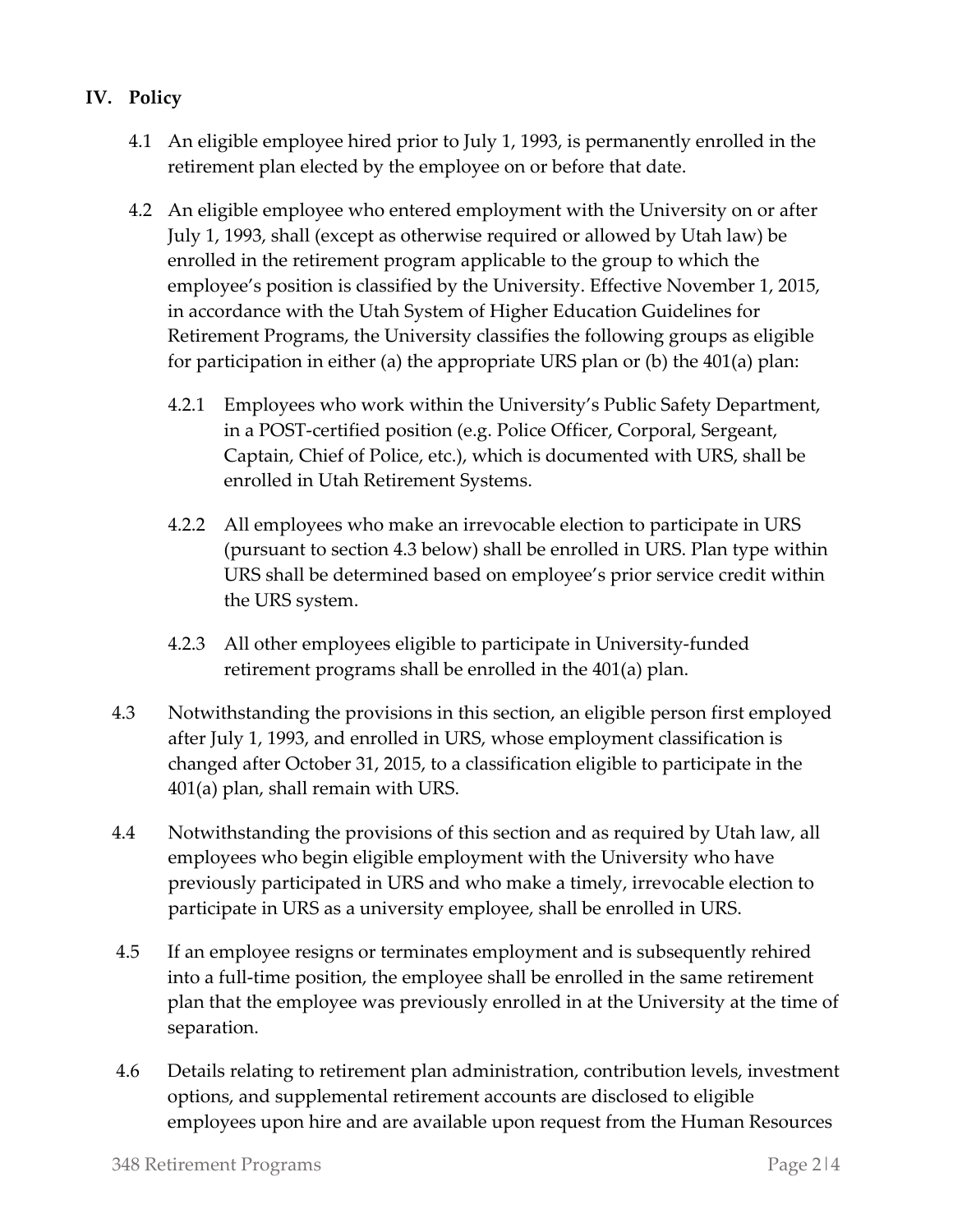office.

4.7 All regular full-time employees are covered by FICA Social Security. The University pays the employer the Federal Insurance Contributions Act tax (FICA) contribution to the Social Security Administration in addition to the employer contribution made by the University to URS or TIAA for full-time employees.

#### **V. References**

- 5.1 DSU Policy 301: Personnel Definitions
- 5.2 DSU Policy 343: Benefits, Payroll Deductions, and Worker's Compensation
- 5.3 DSU Human Resources Benefits Webpage: <https://humanresources.dixie.edu/employee-benefits/>
- 5.4 Utah Regents Policy 851: Guidelines for Retirement Programs [\(https://ushe.edu/policies/\)](https://ushe.edu/policies/)

#### **VI. Procedures**

- 6.1 At the time an employee completes hiring paperwork, the Human Resources office determines eligibility, based on employee classification, for retirement benefits. If eligible, the Human Resources office gathers the necessary paperwork from the employee to enroll the employee into the appropriate retirement program.
- 6.2 Under the coordination of the Executive Director of Human Resources and Vice President of Administrative Affairs, the University monitors retirement plan performance over time and recommends investment options changes and plan administrative changes within the 401(a) plan, as needed. Such changes will comply with other applicable university policies, such as procurement, etc. Investment and plan administrative options for URS plans are determined at the state level.
- 6.3 At the time an eligible employee leaves retirement-eligible employment at Dixie State University, the Human Resources office will notify the corresponding retirement plan of the employee's end date of retirement contributions.

#### **VII. Addenda – N/A**

Policy Owner: Executive Director of Human Resources Policy Steward: Executive Director of Human Resources